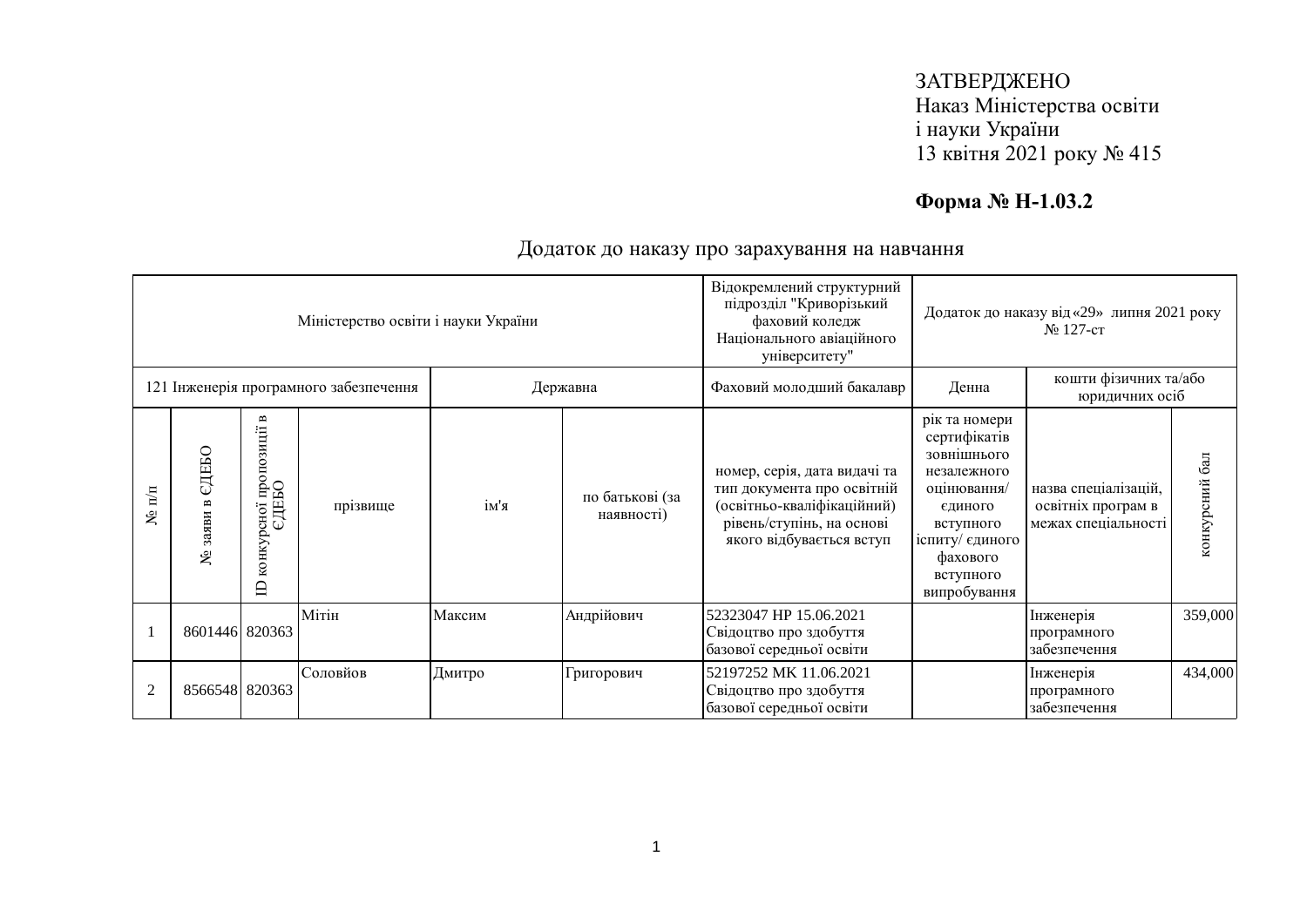## ЗАТВЕРДЖЕНО Наказ Міністерства освіти і науки України 13 квітня 2021 року № 415

# **Форма № Н-1.03.2**

| Міністерство освіти і науки України |                                  |                                                    |            |           |                               | Відокремлений структурний<br>підрозділ "Криворізький<br>фаховий коледж<br>Національного авіаційного<br>університету"                              | Додаток до наказу від «29» липня 2021 року<br>№ 127-ст                                                                                                         |                                                                   |                |
|-------------------------------------|----------------------------------|----------------------------------------------------|------------|-----------|-------------------------------|---------------------------------------------------------------------------------------------------------------------------------------------------|----------------------------------------------------------------------------------------------------------------------------------------------------------------|-------------------------------------------------------------------|----------------|
| 123 Комп'ютерна інженерія           |                                  |                                                    |            | Державна  |                               | Фаховий молодший бакалавр                                                                                                                         | кошти фізичних та/або<br>Денна<br>юридичних осіб                                                                                                               |                                                                   |                |
| $N$ <sup>2</sup> π/π                | СДЕБО<br>$\mathbf{m}$<br>№ заяви | пропозиції в<br>едньо<br>конкурсної<br>$\triangle$ | прізвище   | ім'я      | по батькові (за<br>наявності) | номер, серія, дата видачі та<br>тип документа про освітній<br>(освітньо-кваліфікаційний)<br>рівень/ступінь, на основі<br>якого відбувається вступ | рік та номери<br>сертифікатів<br>зовнішнього<br>незалежного<br>оцінювання/<br>єдиного<br>вступного<br>іспиту/ єдиного<br>фахового<br>вступного<br>випробування | назва спеціалізацій,<br>освітніх програм в<br>межах спеціальності | конкурсний бал |
|                                     | 8637981 842136                   |                                                    | Бондар     | Денис     | Андрійович                    | 52320296 HP 15.06.2021<br>Свідоцтво про здобуття<br>базової середньої освіти                                                                      |                                                                                                                                                                | Комп'ютерна<br>інженерія                                          | 398,000        |
| $\mathfrak{2}$                      | 8614847 842136                   |                                                    | Годун      | Веніамін  | Володимирович                 | 52325955 HP 15.06.2021<br>Свідоцтво про здобуття<br>базової середньої освіти                                                                      |                                                                                                                                                                | Комп'ютерна<br>інженерія                                          | 412,000        |
| 3                                   | 8540410 842136                   |                                                    | Курманенко | Руслан    | Олексійович                   | 52328367 HP 11.06.2021<br>Свідоцтво про здобуття<br>базової середньої освіти                                                                      |                                                                                                                                                                | Комп'ютерна<br>інженерія                                          | 429,000        |
| $\overline{4}$                      | 8679673 842136                   |                                                    | Павлюк     | Владислав | Сергійович                    | 52327853 HP 15.06.2021<br>Свідоцтво про здобуття<br>базової середньої освіти                                                                      |                                                                                                                                                                | Комп'ютерна<br>інженерія                                          | 427,000        |

Додаток до наказу про зарахування на навчання